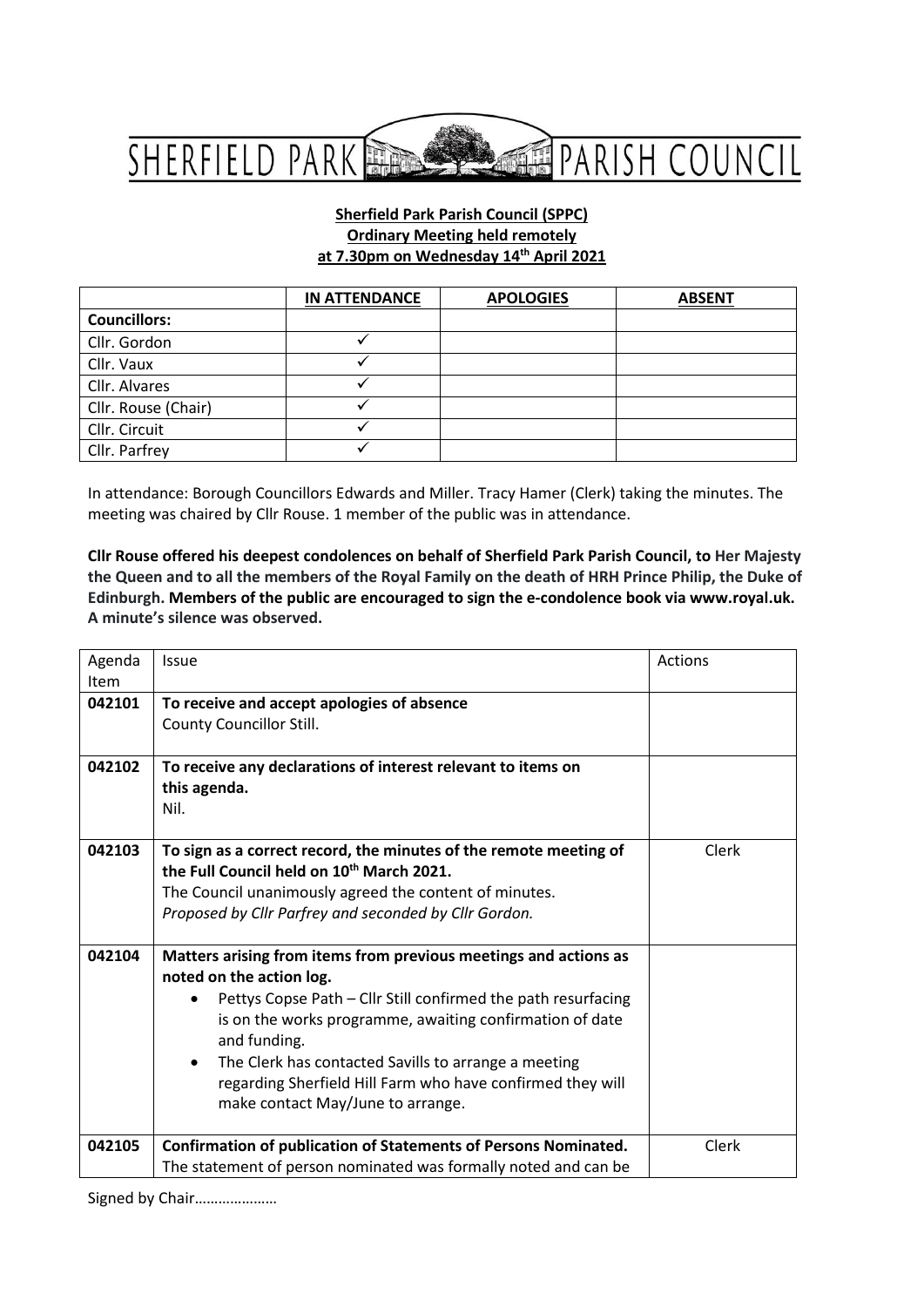| 042106 | reviewed in Appendix 1. The Clerk confirmed that current members<br>remain in office until the fourth day after polling day, which is the<br>10 <sup>th</sup> May 2021.<br>The Clerk confirmed that following the 10 <sup>th</sup> May 2021 there will be<br>3 vacancies for co-option onto SPPC and will confirm arrangements.<br>The May AGM and Parish Council Meeting will be held on<br>Wednesday 19 <sup>th</sup> May in the SPCC, adhering to Covid-19 guidelines.<br>To receive any Chairman's announcements.<br>Cllr Rouse formally thanked Cllrs Vaux and Alvares for their<br>$\bullet$<br>commitment to Sherfield Park Parish Council.<br>Cllr Rouse thanked Cllr Alvares for collating data regarding<br>missing signage and confirmed that open spaces will discuss<br>at the next meeting. |       |
|--------|-----------------------------------------------------------------------------------------------------------------------------------------------------------------------------------------------------------------------------------------------------------------------------------------------------------------------------------------------------------------------------------------------------------------------------------------------------------------------------------------------------------------------------------------------------------------------------------------------------------------------------------------------------------------------------------------------------------------------------------------------------------------------------------------------------------|-------|
| 042107 | <b>Public Participation Session.</b>                                                                                                                                                                                                                                                                                                                                                                                                                                                                                                                                                                                                                                                                                                                                                                      | Clerk |
|        | Following previous questions from a member of the public<br>(MOP), the Clerk confirms that all items have been closed<br>but wishes to clarify, on behalf of the MOP, that there was,<br>in fact, no double parking at the time of the bin lorry<br>incident at Monxton Place.                                                                                                                                                                                                                                                                                                                                                                                                                                                                                                                            |       |
|        | Two MOP's have contacted the Clerk by email and phone<br>expressing concern over dog fouling around Sherfield Park,<br>both on the pavements and open spaces. The Clerk has<br>contacted BDBC for advice. The Clerk has costed for the<br>provision of banners at strategic points which could be<br>placed on railings as a very visual reminder - BDBC support<br>this and the Clerk will inform the SPCA. The cost would be<br>£45 per banner, plus a one-off art-working fee of £50.<br>It was agreed to purchase 4 banners.<br>Proposed by Cllr Vaux and seconded by Cllr Circuit.                                                                                                                                                                                                                   |       |
| 042108 | To receive reports from the County Councillor, Borough                                                                                                                                                                                                                                                                                                                                                                                                                                                                                                                                                                                                                                                                                                                                                    |       |
|        | Councillors, the SPCA & the PPG                                                                                                                                                                                                                                                                                                                                                                                                                                                                                                                                                                                                                                                                                                                                                                           |       |
|        | County Councillor - See Item 042104<br>٠<br>Borough Councillors - Cllr Edwards noted the fine for failure<br>٠<br>to clear away dog fouling has doubled to £100, and residents<br>are able to report the offence to BDBC via<br>www.basingstoke.gov.uk/report-dog-fouling<br>Cllr Miller noted the upcoming elections and that the 3 local<br>polling stations, including the SPCC at Sherfield Park, are<br>planning for a Covid-19 safe environment.<br>SPCA - Nil                                                                                                                                                                                                                                                                                                                                      |       |
|        | PPG - Cllr Vaux noted that following a meeting of the PPG<br>on Monday 12 <sup>th</sup> April, plans for a new premises are still<br>continuing and are positive. The shortage of vaccine supplies<br>is improving. Extra doctors have been recruited due to<br>demand.                                                                                                                                                                                                                                                                                                                                                                                                                                                                                                                                   |       |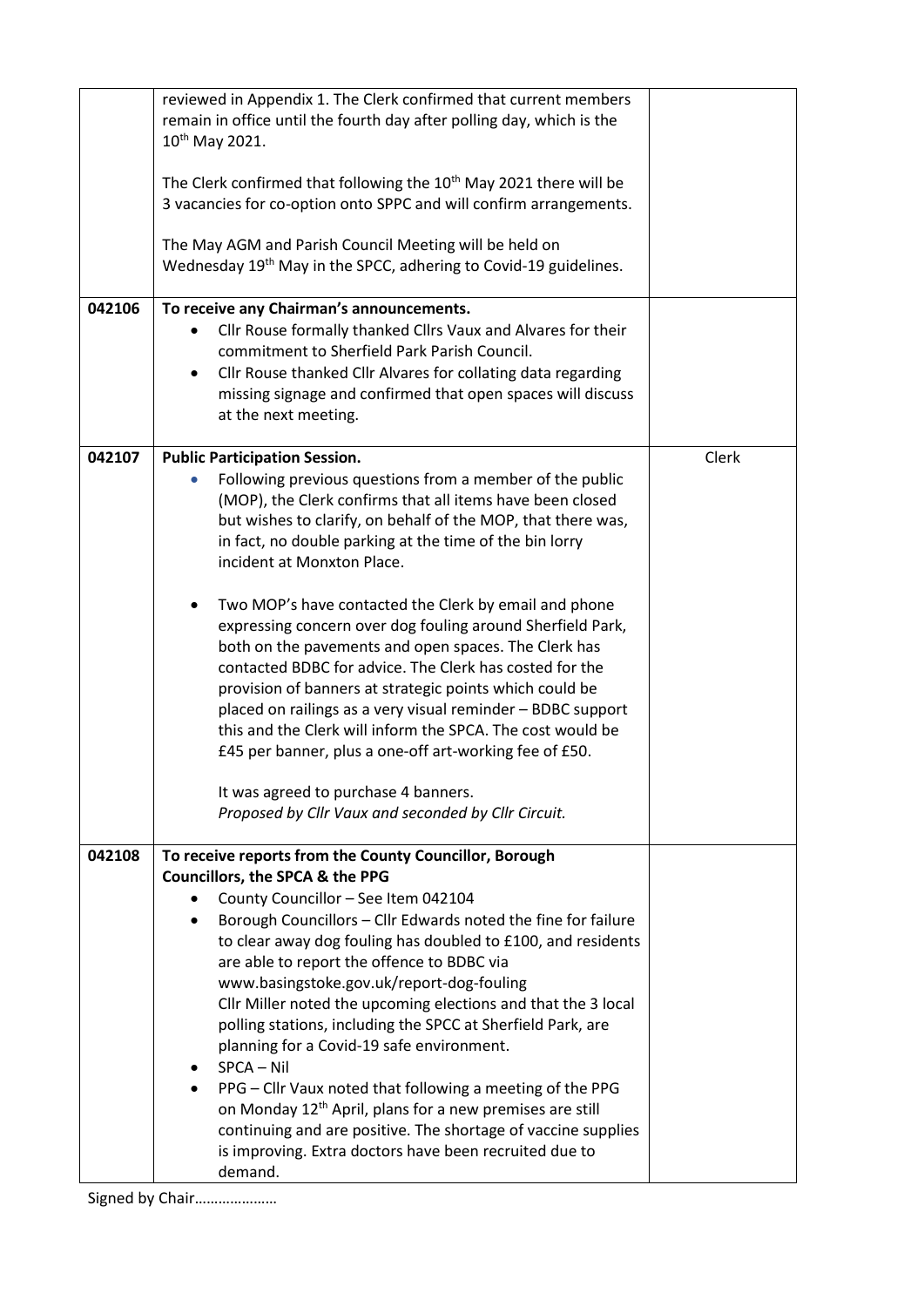| 042109 | To note the current financial situation and approve Page 4 of the<br>2020/21 AGAR - Section 1 Annual Governance Statement.<br>The Council noted the present financial situation is satisfactory.<br>See Appendix 2.                                                                                                                                                       | Clerk                  |
|--------|---------------------------------------------------------------------------------------------------------------------------------------------------------------------------------------------------------------------------------------------------------------------------------------------------------------------------------------------------------------------------|------------------------|
|        | The Council formally approved the Annual Governance Statement.<br>Proposed by Cllr Rouse and seconded by Cllr Parfrey.                                                                                                                                                                                                                                                    |                        |
| 042110 | To authorise any requests for payments<br>The Council resolved to approve the payments in Appendix 3.<br>to these minutes.<br>Proposed by Cllr Circuit and seconded by Cllr Parfrey.                                                                                                                                                                                      | Clerk                  |
| 042111 | Planning Item - 21/00808/OUT Land at Redlands, Reading Road,<br><b>Sherfield On Loddon</b><br>Outline application for up to 57 new dwellings (all matters reserved<br>except access and layout)<br>The application was discussed at length and it was unanimously<br>decided to oppose the application.<br>Proposed by Cllr Vaux and seconded by Cllr Circuit.            | Clerk                  |
| 042112 | To consider and approve the purchase of two fixed speed<br>awareness signs for use at strategic points on Gaiger Avenue and<br>Rockbourne Road.<br>The Council resolved to approve the above expenditure.<br>Proposed by Cllr Alvares and seconded by Cllr Parfrey.                                                                                                       | Clerk                  |
| 042113 | To hear an update from Open Spaces.<br>Cllr Parfrey shared thoughts and ideas for a Community Orchard to<br>be positioned in the unused open space off the roundabout at<br>Sunwood Drive. The idea is very much in the early stages, but all<br>members unanimously agreed to explore the feasibility of the<br>scheme in more detail. Cllr Parfrey volunteered to lead. | Cllr Parfrey/<br>Clerk |
| 042114 | To note and approve updates to the risk register and consider any<br>additional risks identified in this meeting.<br>The Clerk will add the return of Face-to-face meetings after the<br>7 <sup>th</sup> May 2021.                                                                                                                                                        | Clerk                  |
| 042115 | To consider matters for including in the next issue of the Loddon<br><b>Valley Link.</b><br>Elections<br>Dog fouling<br>Relaxation of lockdown                                                                                                                                                                                                                            | Clerk                  |
| 042116 | To confirm the date of the Annual Parish Meeting as 21 <sup>st</sup> April 2021<br>via ZOOM and the May AGM and Parish Council Meeting as 19th<br>May 2021, venue to be confirmed.                                                                                                                                                                                        |                        |

There being no further business, the meeting closed at 9.12pm

Signed by Chair…………………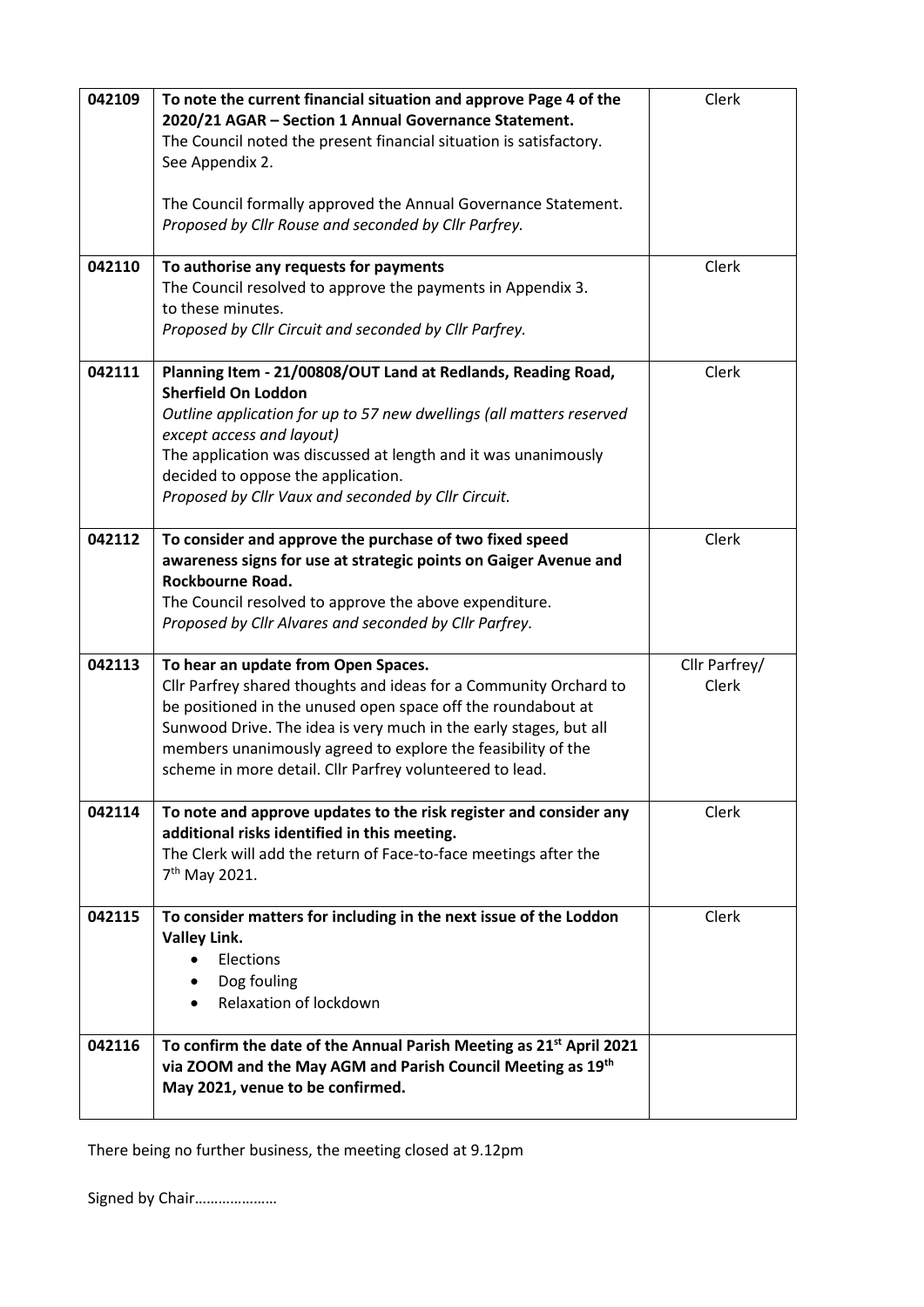# **NOTICE OF UNCONTESTED ELECTION**

### **Basingstoke & Deane**

## **Election of Parish Councillors for Sherfield Park** on Thursday 6 May 2021

I, Rebecca Emmett being the Returning Officer at the above election, report that the persons whose names appear below were duly elected Parish Councillors for Sherfield Park.

| <b>Name of Candidate</b>        | <b>Home Address</b>               | <b>Description (if any)</b> |
|---------------------------------|-----------------------------------|-----------------------------|
| <b>CIRCUIT</b>                  | 61 Avington Way, Sherfield on     |                             |
| <b>Christopher Edwin Philip</b> | Loddon, Hook, Hampshire, RG27     |                             |
|                                 | 0AY                               |                             |
| <b>GORDON</b>                   | 4 Otterbourne Walk, Sherfield on  |                             |
| <b>Audrey Suzanne</b>           | Loddon, RG27 0SF                  |                             |
|                                 |                                   |                             |
| <b>PARFREY</b>                  | 11 Gaiger Avenue, Sherfield Park, |                             |
| <b>Paul Darren</b>              | Hook, RG27 0SA                    |                             |
|                                 |                                   |                             |
| <b>ROUSE</b>                    | 98 Rockbourne Road, Sherfield-    |                             |
| <b>William Damian Stuart</b>    | on-Loddon, Hook, RG27 0SR         |                             |
|                                 |                                   |                             |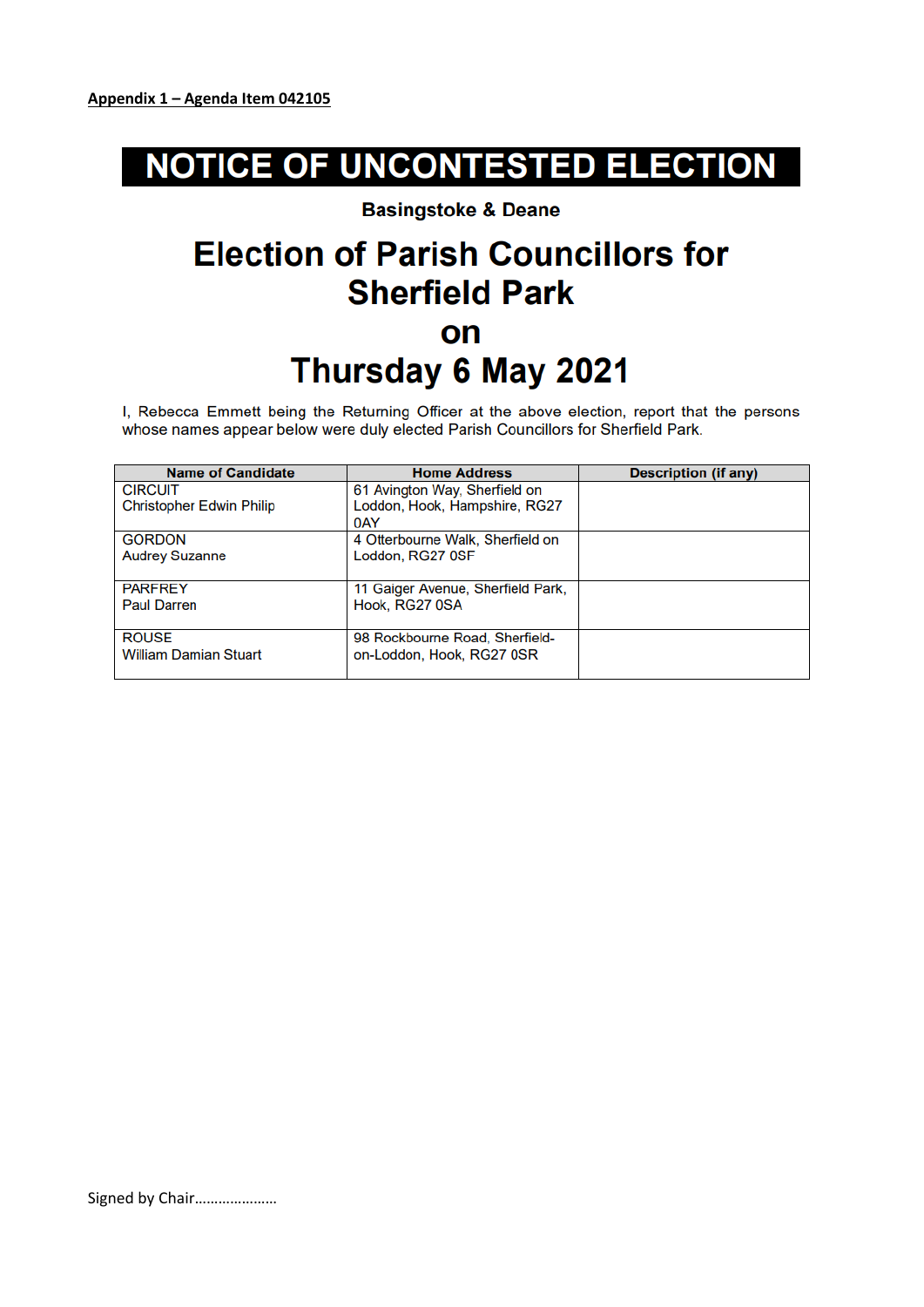### Appendix 2 - Agenda Item 042109

|                                           | <b>Sherfield Park Parish Council</b>                                                |                                    | Page 1             |
|-------------------------------------------|-------------------------------------------------------------------------------------|------------------------------------|--------------------|
| Time: 11:14                               | Bank Reconciliation Statement as at 31/03/2021<br>for Cashbook 1 - Current Bank A/c |                                    |                    |
| <b>Bank Statement Account Name (s)</b>    | <b>Statement Date</b>                                                               | Page No                            | <b>Balances</b>    |
| <b>SPPC Lloyds</b>                        | 29/03/2021                                                                          |                                    | 11,962.35          |
|                                           |                                                                                     |                                    | 11,962.35          |
| <b>Unpresented Cheques (Minus)</b>        |                                                                                     | <b>Amount</b>                      |                    |
|                                           |                                                                                     | 0.00                               |                    |
|                                           |                                                                                     |                                    | 0.00               |
|                                           |                                                                                     |                                    | 11,962.35          |
| <b>Receipts not Banked/Cleared (Plus)</b> |                                                                                     |                                    |                    |
|                                           |                                                                                     | 0.00                               |                    |
|                                           |                                                                                     |                                    | 0.00               |
|                                           |                                                                                     |                                    | 11,962.35          |
|                                           |                                                                                     | <b>Balance per Cash Book is :-</b> | 11,962.35          |
|                                           |                                                                                     | Difference is :-                   | 0.00               |
| Date: 29/03/2021                          | <b>Sherfield Park Parish Council</b>                                                |                                    | Page 1             |
| Time: 11:15                               | Bank Reconciliation Statement as at 31/03/2021<br>for Cashbook 2 - HSBC             |                                    | <b>User: TRACY</b> |
| <b>Bank Statement Account Name (s)</b>    | <b>Statement Date</b>                                                               | Page No                            | <b>Balances</b>    |
| <b>SPPC HSBC</b>                          | 20/03/2021                                                                          | 46                                 | 76,398.44          |
|                                           |                                                                                     |                                    | 76,398.44          |
|                                           |                                                                                     |                                    |                    |
| <b>Unpresented Cheques (Minus)</b>        |                                                                                     | <b>Amount</b>                      |                    |
|                                           |                                                                                     | 0.00                               |                    |
|                                           |                                                                                     |                                    | 0.00               |
|                                           |                                                                                     |                                    | 76,398.44          |
| <b>Receipts not Banked/Cleared (Plus)</b> |                                                                                     |                                    |                    |
|                                           |                                                                                     | 0.00                               |                    |
|                                           |                                                                                     |                                    | 0.00<br>76,398.44  |
|                                           |                                                                                     | <b>Balance per Cash Book is :-</b> | 76,398.44          |

Signed by Chair.....................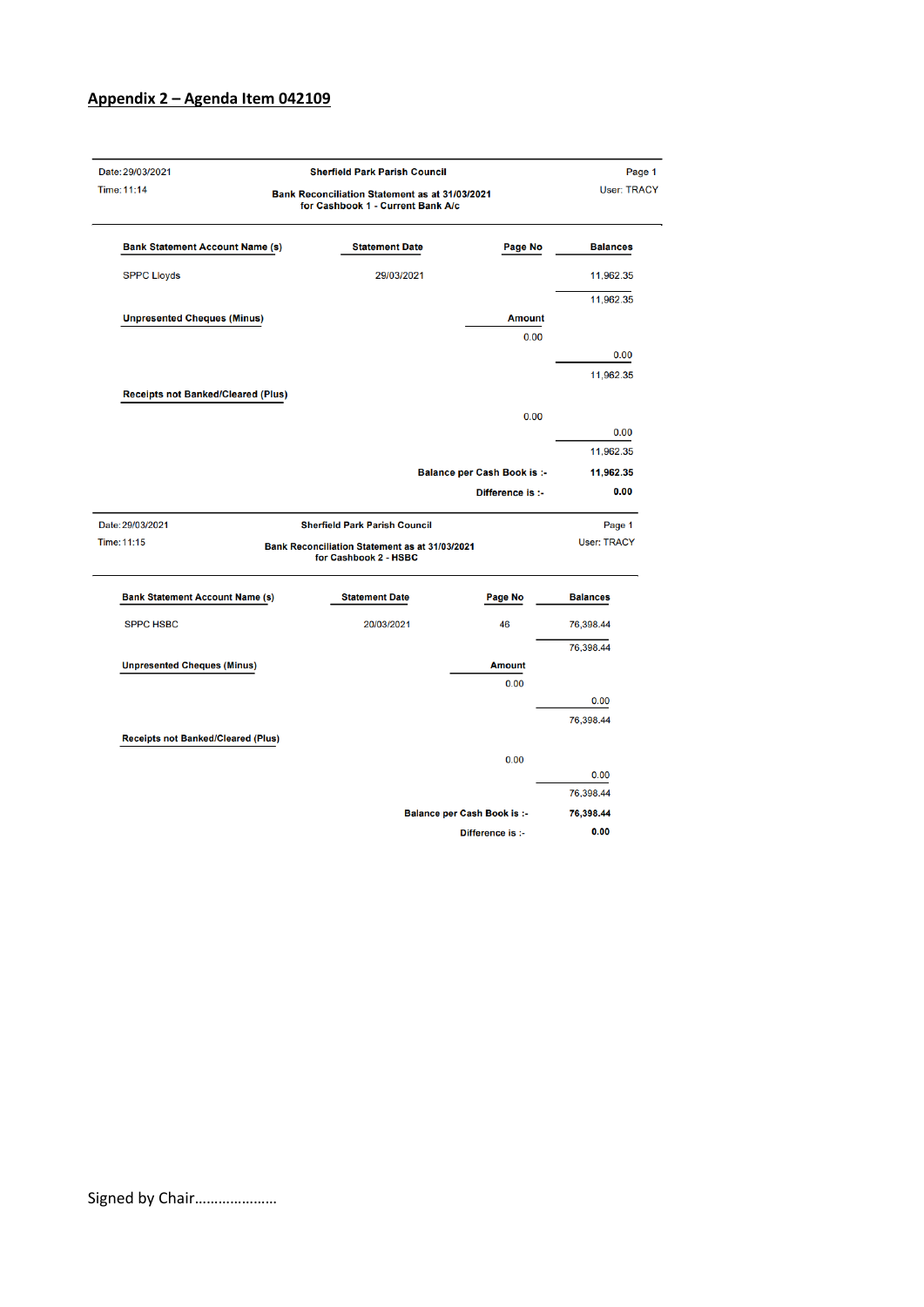### Appendix 3 - Agenda Item 042110

 $\mathcal{A}$ 

| <b>BT</b>                         | Monthly office broadband charge | GP00546968 | DD             | £46.14    | DD 01/04/2021                     |
|-----------------------------------|---------------------------------|------------|----------------|-----------|-----------------------------------|
| <b>Clerks Expenses</b>            | Mobile Phone (1 month)          |            | <b>FP</b>      | £6.50     |                                   |
| <b>SSE</b>                        | <b>Electricity</b>              | 2405418415 | <sub>SO</sub>  | £15.00    | DD 21/04/2021                     |
| <b>Viking</b>                     | Stationary                      |            | <b>FP</b>      | £64.16    |                                   |
| <b>HALC</b>                       | <b>Annual Fees</b>              | 4371       | EP             | £580.47   |                                   |
| <b>DM Payroll Services</b>        | <b>Annual Fees</b>              | 1499       | ЕP             | £132.00   |                                   |
| Staff salaries & associated costs | Staff salaries, tax & NI        | March      | EP             | £1,019.38 | Staff salaries & associated costs |
|                                   |                                 |            | <b>PAYMENT</b> | £1,863.65 |                                   |
|                                   |                                 |            | <b>TOTALS</b>  |           |                                   |

Signed by Chair.....................